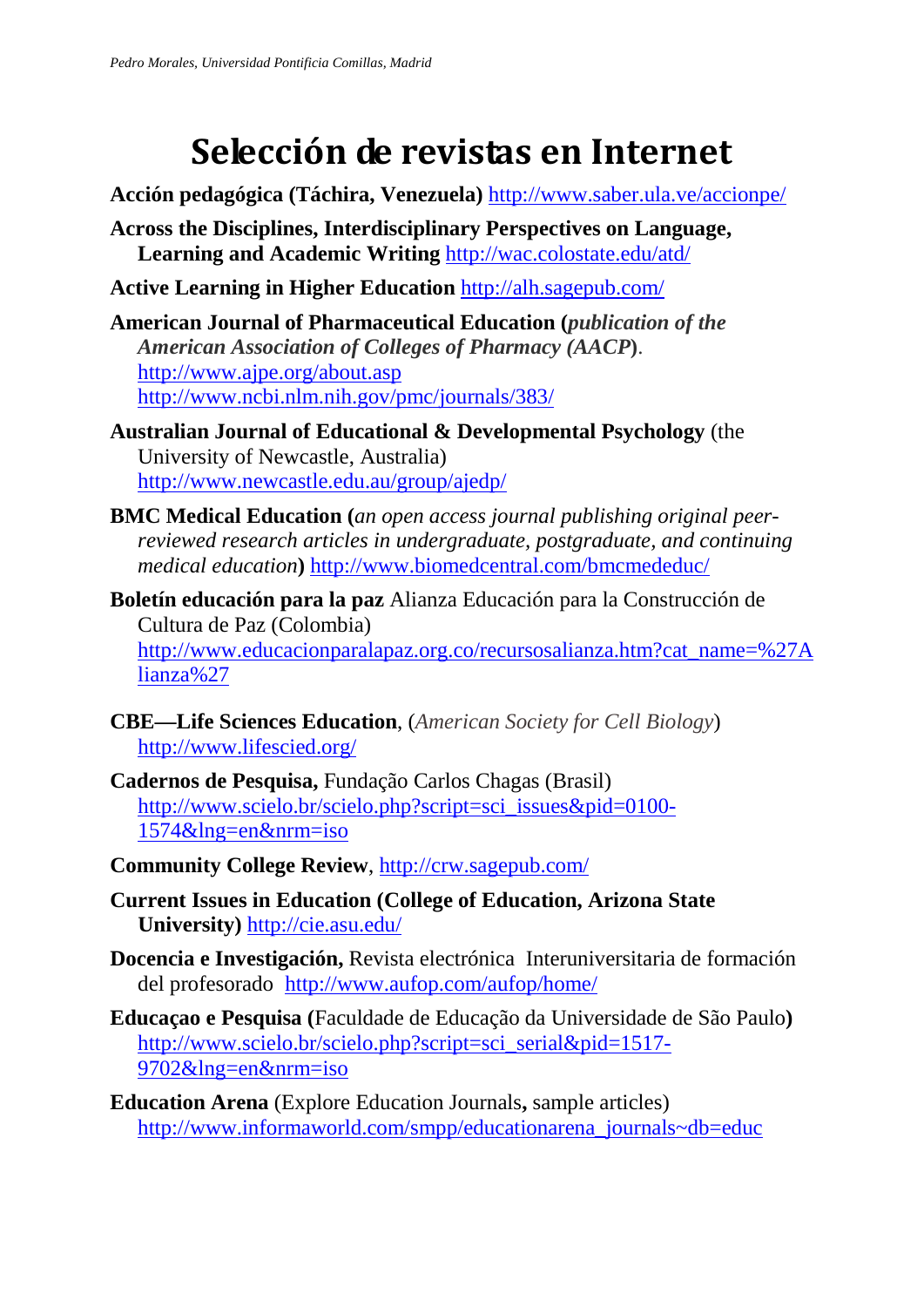**Education Policy Analysis Archives** <http://epaa.asu.edu/> (buena revista con artículos en inglés, español y portugués).

## **EDUCAUSE Review<http://www.educause.edu/er>**

- **E-Journal of Organizational Learning and Leadership**  <http://www.weleadinlearning.org/index.html>[http://www.investigacion](http://www.investigacion-psicopedagogica.org/revista/new/english/index.php)[psicopedagogica.org/revista/new/english/index.php](http://www.investigacion-psicopedagogica.org/revista/new/english/index.php)
- **Electronic Journal of Research in Educational Psychology** *(Universidad de Almería, artículos en español e ingles)* [http://www.investigacion](http://www.investigacion-psicopedagogica.org/revista/new/index.php)[psicopedagogica.org/revista/new/index.php](http://www.investigacion-psicopedagogica.org/revista/new/index.php)
- **Enseñanza & Teaching,** Universidad de Salamanca**,**  [http://campus.usal.es/~revistas\\_trabajo/index.php/0212-5374/index](http://campus.usal.es/%7Erevistas_trabajo/index.php/0212-5374/index)
- **Florida Educational Research Association** <http://www.feraonline.org/> (en el menú de la izquierda, abajo, *[Florida Journal of Ed. Research\)](http://www.coedu.usf.edu/fjer/1996/1996_Franklin.htm)*
- **International Education Journal** [The Australian and New Zealand Comparative and International Education Society (ANZCIES) [http://iej.cjb.net](http://iej.cjb.net/)
- **International Journal of Teaching and Learning in Higher Education**  <http://www.isetl.org/ijtlhe/>
- **Issues in Educational Research** (Australia) <http://www.iier.org.au/iier.html>
- **Issues of Teaching & Learning** The Centre for the Advancement of Teaching and Learning, University of Western Australia <http://www.catl.uwa.edu.au/publications/ITL>
- **Journal of Interactive Online Learning** (Virtual Center for Online Learning Research, and a joint effort of The University of Alabama, The University of Idaho, Miami University, and the University of Texas at Tyler) <http://www.ncolr.org/jiol/issues/>
- **Journal of Learning Design (Queensland University of Technology)** <http://www.jld.qut.edu.au/>
- **Journal of Online Learning and Teaching** (JOLT) (The University of Alabama, the University of Texas at Tyler, The University of Idaho) <http://jolt.merlot.org/index.html>
- **Journal of the Scholarship of Teaching and Learning (Indiana University) [https://www.iupui.edu/~josotl/archive.php](https://www.iupui.edu/%7Ejosotl/archive.php)**
- **Journal of University Teaching and Learning Practice (**University of Wollongong, Australia**)** <http://ro.uow.edu.au/jutlp/>
- **Marketing Education Review** (solamente *índices y abstracts*) <http://www.marketingeducationreview.com/>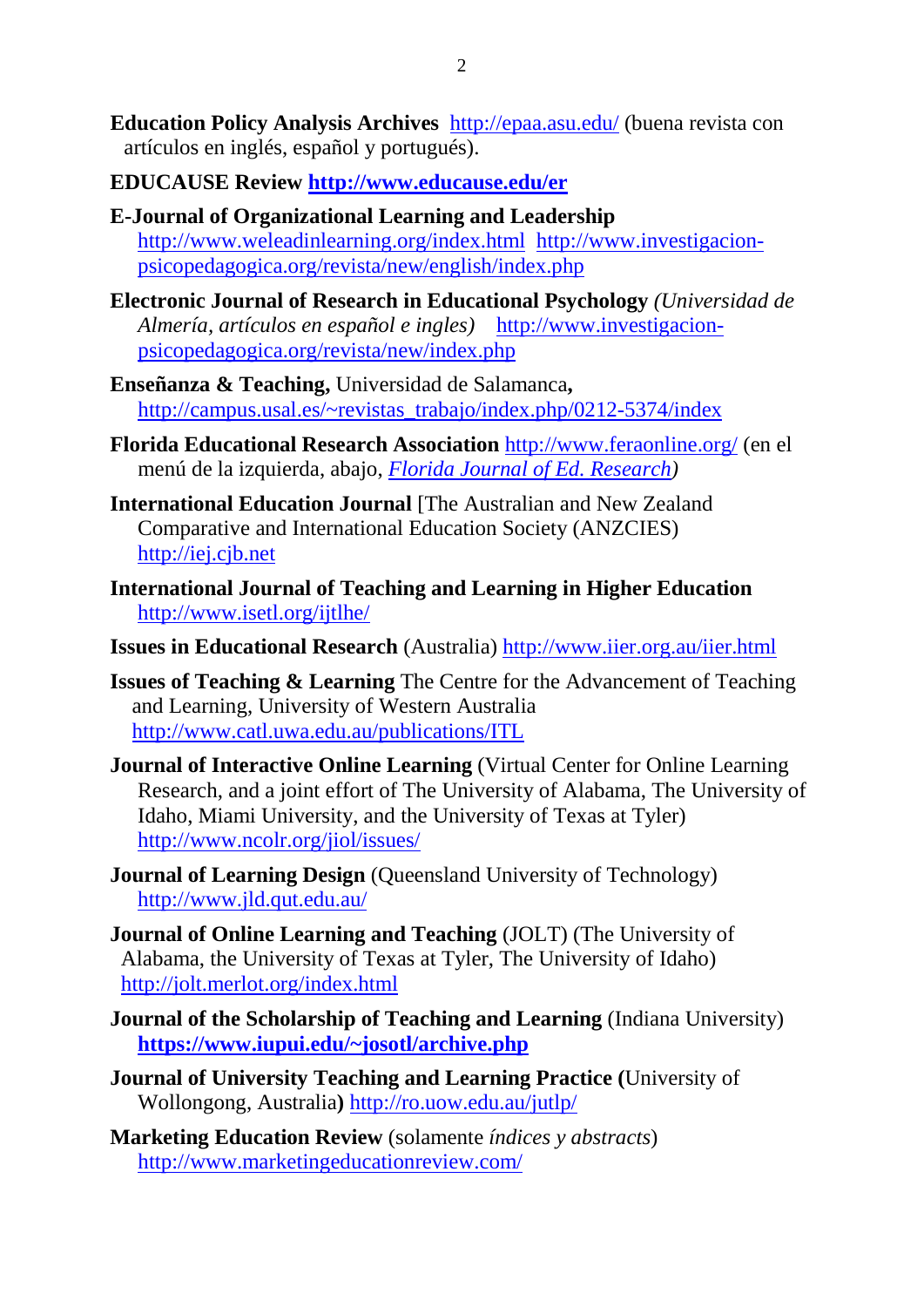- **Medical Education Online** <http://journals.sfu.ca/coaction/index.php/meo/index>
- **New Horizons for Learning Online Journal (**Johns Hopkins University School of Education.) <http://www.newhorizons.org/journal/journal42.htm>
- **Papeles del Psicólogo** (Consejo General de Colegios Oficiales de Psicólogos, España)<http://www.cop.es/papeles/consejo.asp> (gratuita para los colegiados)
- **Practical Assessment Research & Evaluation** <http://pareonline.net/>
- **Practitioner Research in Higher Education (**University of Cumbria, U.K.**)** <http://194.81.189.19/ojs/index.php/prhe>
- **Psicológica** (International Journal of Methodology and Experimental Psychology) Madrid, UNED<http://www.uv.es/revispsi/introduction.html>
- **Psicothema** <http://www.psicothema.com/>
- **Research in Higher Education Journal** (*Academic and Business Research Institute*(AABRI) publishes 17 peer-reviewed academic journals, *Journal of Business Cases and Applications, etc.*)<http://www.aabri.com/rhej.html>
- **Revista Complutense de Educación** <http://www.oei.es/es42.htm>
- **Revista Cubana de Educación Médica Superior** <http://bvs.sld.cu/revistas/ems/indice.html>
- **Revista de Educación** (Ministerio de Educación, España) <http://www.revistaeducacion.mec.es/inicio.html>
- **Revista de docencia universitaria (**Publicación en línea de la Red Estatal de Docencia Universitaria**)** [http://revistas.um.es/index.php/red\\_u/index](http://revistas.um.es/index.php/red_u/index)
- **Revista de investigación educativa, RIE** (semestral**,** Asociacion Interuniversitaria de Investigacion Pedagógica**)** <http://dialnet.unirioja.es/servlet/revista?codigo=1187>
- **Revista de Psicodidáctica / Journal of Psychodidactics**  <http://www.ehu.es/ojs/index.php/psicodidactica>
- **Revista de tecnologías de la información y comunicación educativas** Ministerio de Educación y Ciencia (España) Semestral <http://reddigital.cnice.mec.es/6/Portada/portada.php>
- **Revista Electrónica Teoría de la Educación.** Universidad de Salamanca**,**  <http://dialnet.unirioja.es/servlet/revista?codigo=5880>
- **Revista Estudios Pedagógicos**, *Universidad Austral de Chile*, Valdivia Chile: [http://www.scielo.cl/scielo.php?script=sci\\_serial&pid=0718-](http://www.scielo.cl/scielo.php?script=sci_serial&pid=0718-0705&lng=es&nrm=iso) [0705&lng=es&nrm=iso](http://www.scielo.cl/scielo.php?script=sci_serial&pid=0718-0705&lng=es&nrm=iso)
- **Revista Interuniversitaria de Formación del Profesorado** [http://aufop.blogspot.com/2011\\_01\\_01\\_archive.html](http://aufop.blogspot.com/2011_01_01_archive.html)